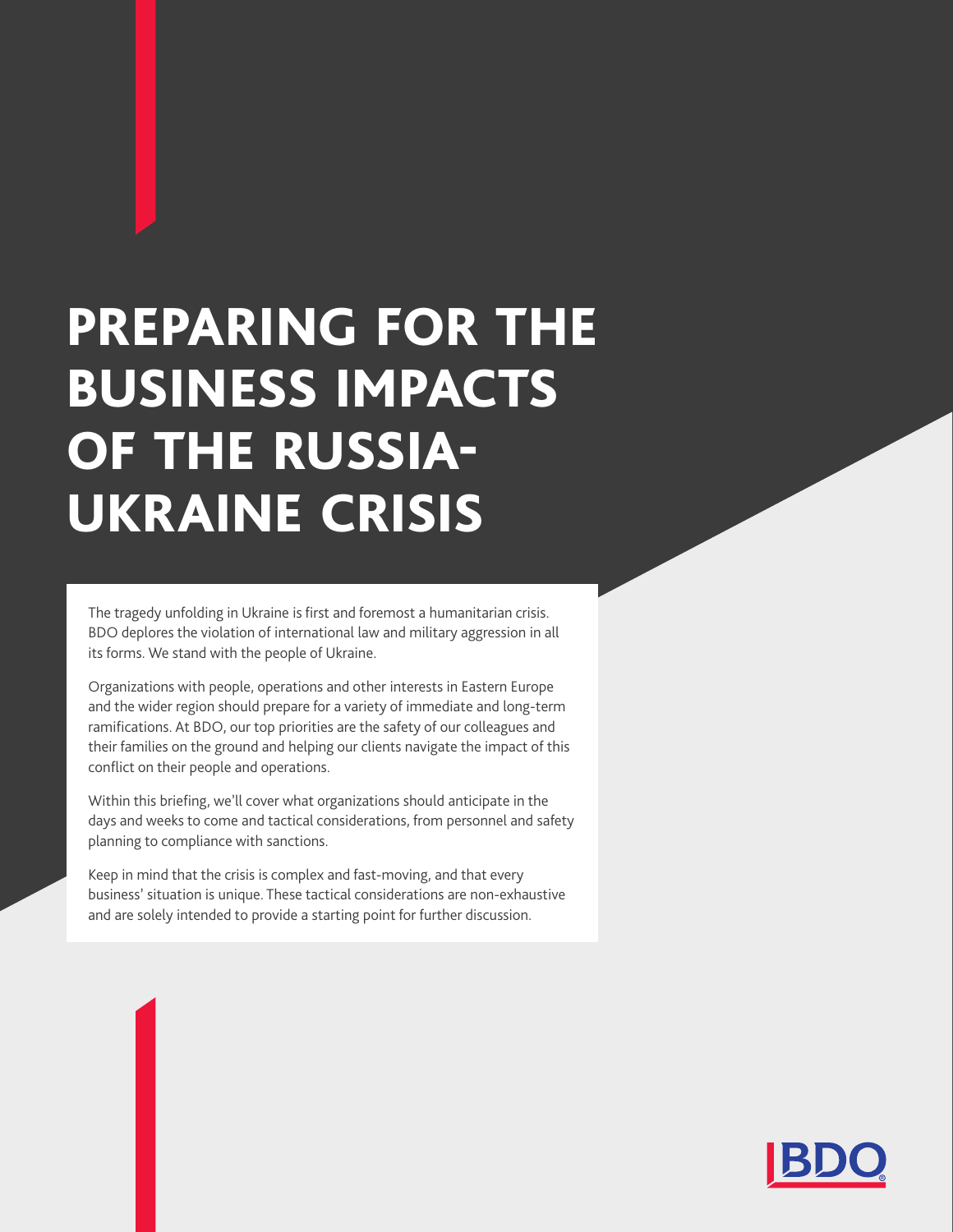## WHAT TO ANTICIPATE

- $\triangleright$  Significant civil unrest and humanitarian concerns
- Significant and enduring operational uncertainty and disruption
- $\blacktriangleright$  Significant sanctions, trade controls, and regulatory compulsion

Of immediate concern to all organizations is the protection and safety of human lives. The humanitarian crisis, mass departure of civilians from the combat zone and anxiety about family and loved ones are escalating as events progress.

Organizations should anticipate temporary lack of, or permanent loss of, access to production sites and feedstocks, raw materials and finish goods inventory, etc. In many cases, the primary recourse for recouping these losses will be through insurance claims.

Global supply chain disruptions have already been exacerbated and could result in permanent changes that endure after military action. Companies may see disruption to production and distribution, food and water safety, raw and intermediate goods, as well as suppliers of parts and services. With certain businesses and operations ceasing in the region, companies should expect and plan for potential service disruption.

The commodity and capital markets are already seeing significant volatility increases. Market volatility may be longlasting, especially for prices of and access to commodities such as oil and gas, refined fuels, staples such as wheat and barley, and critical elements including nickel, aluminum, copper and rare earth elements. Follow-on impacts from sanctions and other trade controls may lead to further price volatility and disruptions.

- $\triangleright$  Significant disruption to supply chains and commodity prices
- $\blacktriangleright$  Long-term changes to trade relations
- $\triangleright$  Significantly higher insurance premiums and denial of coverage based on regional exposure

The new export controls on Russia cover electronics, computer, telecommunications, information security, sensors and lasers, navigation and avionics, marine, aerospace and propulsion. Select Russian banks have also been disconnected from the SWIFT system that banks use to effect global payment flows. Lack of access to SWIFT has been shown to be a critical tool to disrupt financial flows of capital, impacting the ability of banks to enable payments globally and sovereign access to foreign funds. Of similar and related concern, companies should be prepared for volatility in foreign exchange (FX) and at times the ability to transact in key FX pairs. More sanctions may follow.

Over the long term, organizations should assess how the effects of the sanctions unfold and how different actors will respond and potentially escalate, creating additional complexity and "knock-on" risk effects. For example, Russian cyberattacks on U.S. banks are increasing. Attacks on other critical infrastructure categories, social media elements and market disruptions may also intensify.

Finally, there should be attention paid to opportunistic cyber threat actors (both nation-state and otherwise) who may see an opportunity to exploit the crisis. Organizations should harden their security posture towards ransomware incidents or other cyber events that take advantage of distraction.

Ultimately, there is no crystal ball for how a violent attack by a heavily armed nation-state will unfold. Organizations that are focused on resilience to risk and performance will carefully consider their options over time for trade relations, logistics and transport, supply chain partners and vendors, investment options, compliance requirements—and above all else, human safety and security.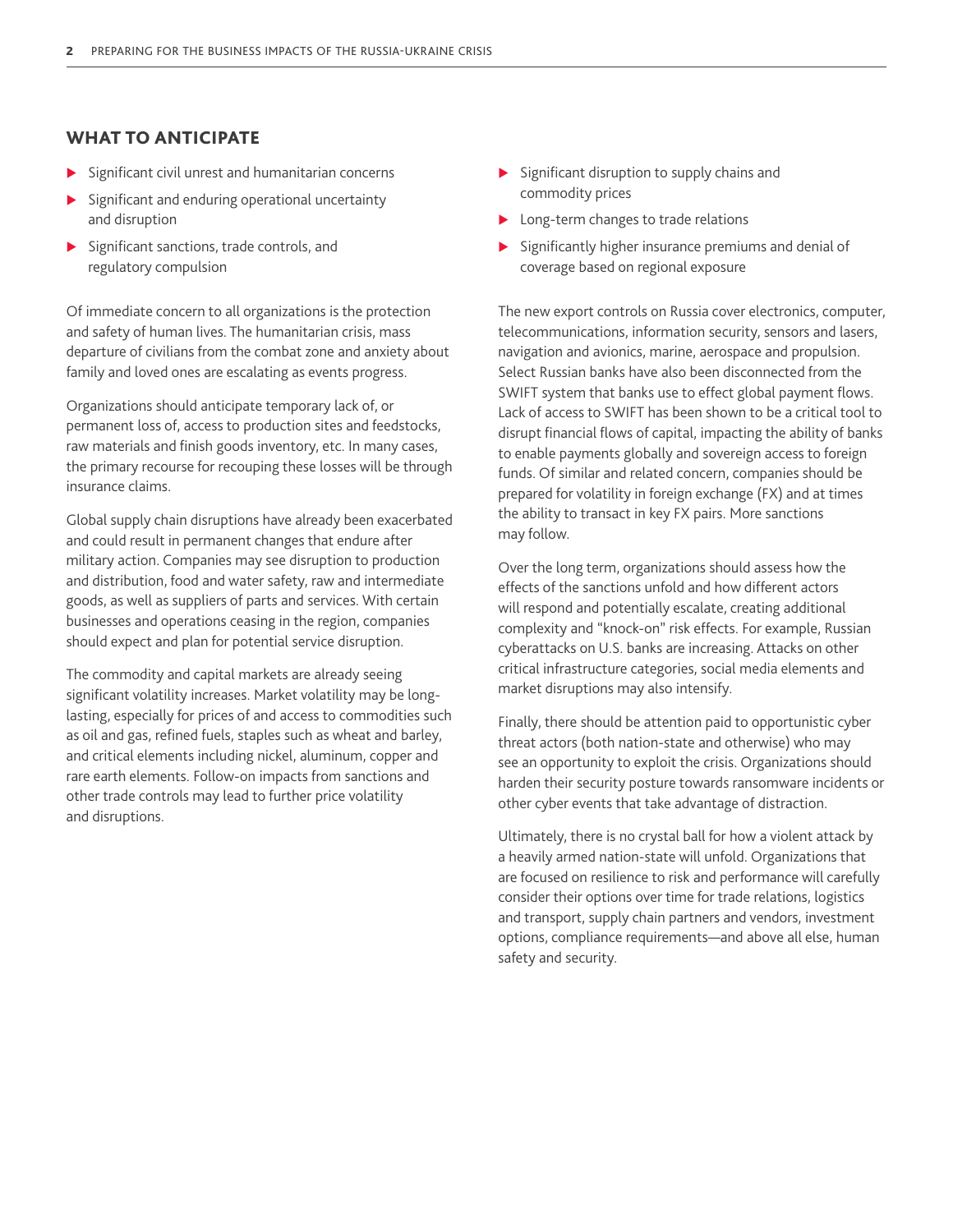## CONSIDERATIONS FOR ORGANIZATIONS WITH DIRECT AND INDIRECT EXPOSURE TO THE REGION

#### **People, Security, and Human Safety:**

- $\blacktriangleright$  If you have not already, identify personnel in and near combat zones to potentially be evacuated in case of escalation of combat operations.
- $\triangleright$  Consider providing emergency funding, medical supplies or relocation assistance to affected employees, their families or impacted communities.
- $\blacktriangleright$  If your business is a supplier of a critical service or product, consider offering free aid (e.g., food, fuel, transportation) or temporarily waiving fees for refugees.

#### **Processes and Functions:**

#### **Situational Awareness**

- $\triangleright$  Develop an in-depth understanding of the threats and operational environment. Identify risk scenarios, critical information requirements, and reliable sources for information.
- $\triangleright$  Establish a common operating picture which includes relevant information of interest to decision makers.

#### **Planning**

- $\blacktriangleright$  Review Business Continuity, Incident Response, and Disaster Recovery Plans, and socialize any specific updates to key stakeholders with responsibility/accountability for Business Continuity/Disaster Recovery (BC/DR).
- $\blacktriangleright$  Review and monitor changing sanctions and regulatory/ reporting regimes and consider rapidly implementing a sanctions tool if you don't already have one in place.
- $\blacktriangleright$  Align and communicate with and between corporate compliance functions to stay informed of the changing regulatory landscape, including updated export controls on Russia and potentially other nation-states.
- $\triangleright$  Conduct ongoing crisis simulations to explore evolving risks and how they cascade.
- $\blacktriangleright$  Increase employee and stakeholder education and communication, stressing operational security, personal safety, responsible use of social media, and protection of assets and devices.
- $\blacktriangleright$  Relay critical information and news to personnel in Ukraine in case official channels are compromised.

- $\blacktriangleright$  Physically and digitally map assets you control and assets of interest which may also include adjacent stakeholders and suppliers.
- $\blacktriangleright$  Monitor the dynamic legal regulatory environment and assess business impact.
- $\blacktriangleright$  Analyze interdependencies between systems and processes, and second- and third-order consequences of the conflict (e.g., rising energy prices, strained regional infrastructure, affected IT dependencies).

#### **Insurance**

- $\blacktriangleright$  Identify and document (ideally in a risk register) the current assets in terms of plant and equipment as well as inventory (work in progress, raw/intermediate/finished goods). Elements that are currently located in Russia, Ukraine and potentially Belarus will need special attention in case of complete loss.
- Review insurance coverage and begin the claims process.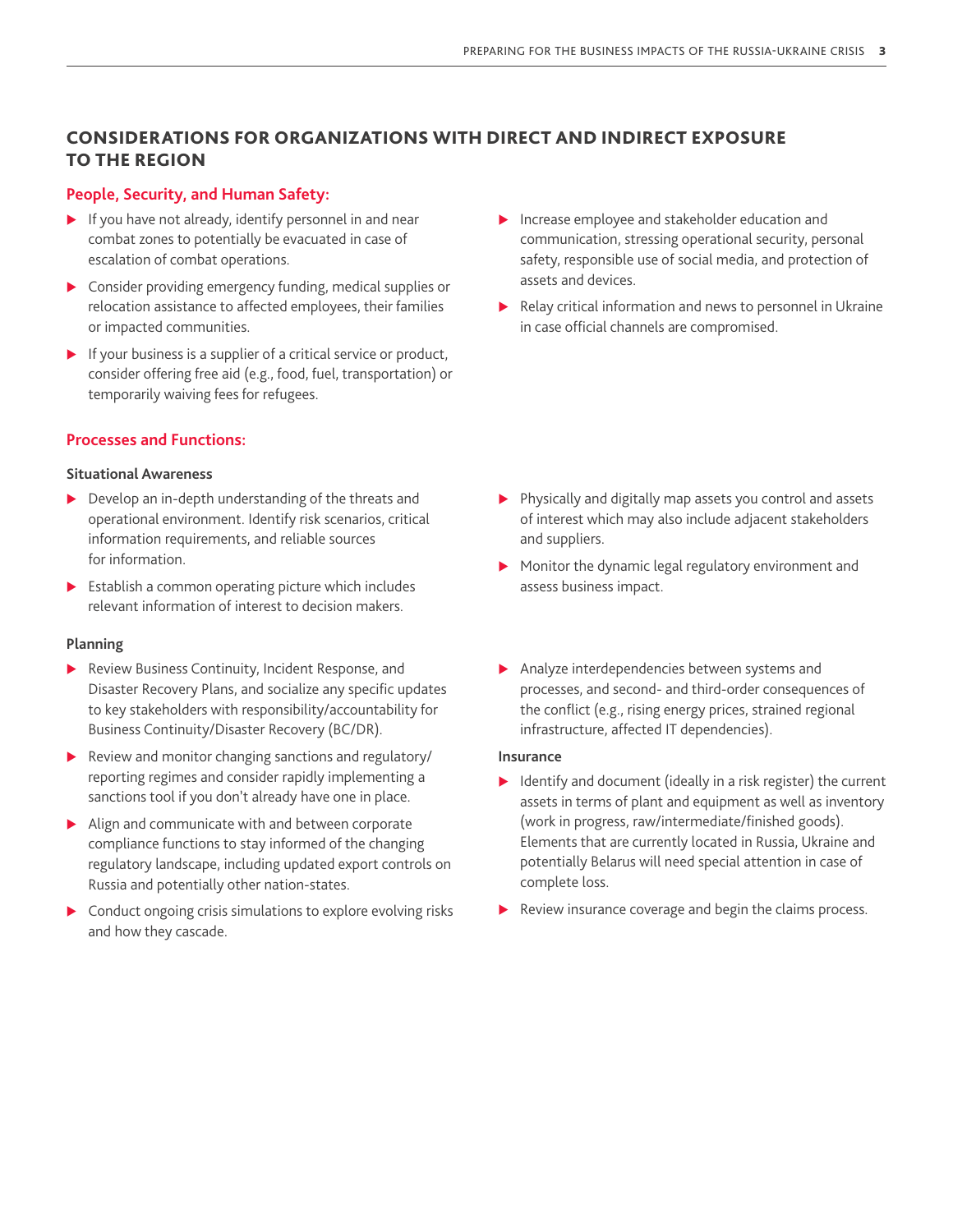#### **Data Protection and Cybersecurity:**

- $\blacktriangleright$  Establish a dedicated cross-functional crisis management and incident response team.
- Review and document personal and sensitive data locations to ensure that the locations have the highest level of data protection.
- Review breach response and ransomware resiliency plans, processes and policies.
- $\blacktriangleright$  Establish clear communications guidelines for employees and executives, including the retention of outside professionals to assist in the wake of a breach.
- $\blacktriangleright$  Review vendor contracts to identify potentially vulnerable industries and companies to monitor activities more closely.
- $\blacktriangleright$  Review vendor and third-party IT security, and ensure systems are current with appropriate patches and updates.
- $\triangleright$  Gain an understanding of remote access vulnerabilities and update accordingly.
- Review all ingress and egress points, access controls, network and critical system access and administrative privileges.
- $\blacktriangleright$  Update subscriptions and closely monitor alerts from government agencies such as the Cybersecurity Infrastructure Security Agency, the National Institute of Standards & Technology, the Department of Homeland Security, and the FBI.
- Increase the frequency of monitoring and escalate suspicious activities.
- Isolate and segregate traffic between trusted and unknown points of origin.
- Assume that all traffic is suspicious until validated, and dismiss common geographic indicators like IP addresses, headers, or other primary and metaidentifiers as reliable.
- $\blacktriangleright$  Increase the frequency of firewall and access control log reviews.
- Revisit data subject request processes and procedures to ensure that identity verification is continuous throughout the response process.
- $\triangleright$  Conduct tabletop incident response exercises and verify that business continuity and disaster recovery plans work.
- $\blacktriangleright$  Review and test data backups cognizant of fact that your network connection and data flow may be impacted significantly. Isolate backup data from rest of IT network and ecosystem.
- $\triangleright$  Consider a blockchain backup system that is immutable to change and vulnerabilities.

#### **Payment & Banking Controls:**

- $\blacktriangleright$  Review foreign vendors to determine if any payment is intended to be paid or transferred to Russia or Belarus either directly or indirectly.
- Screen all prospective payments and currency transfers against the appropriate denied parties' lists maintained by various U.S. regulatory agencies. The U.S. government has added Russian entities and individuals to these lists and transferred others to more comprehensive and restrictive lists.
- Do not send any payments or funds to Russian banks or foreign banks' Russian subsidiaries.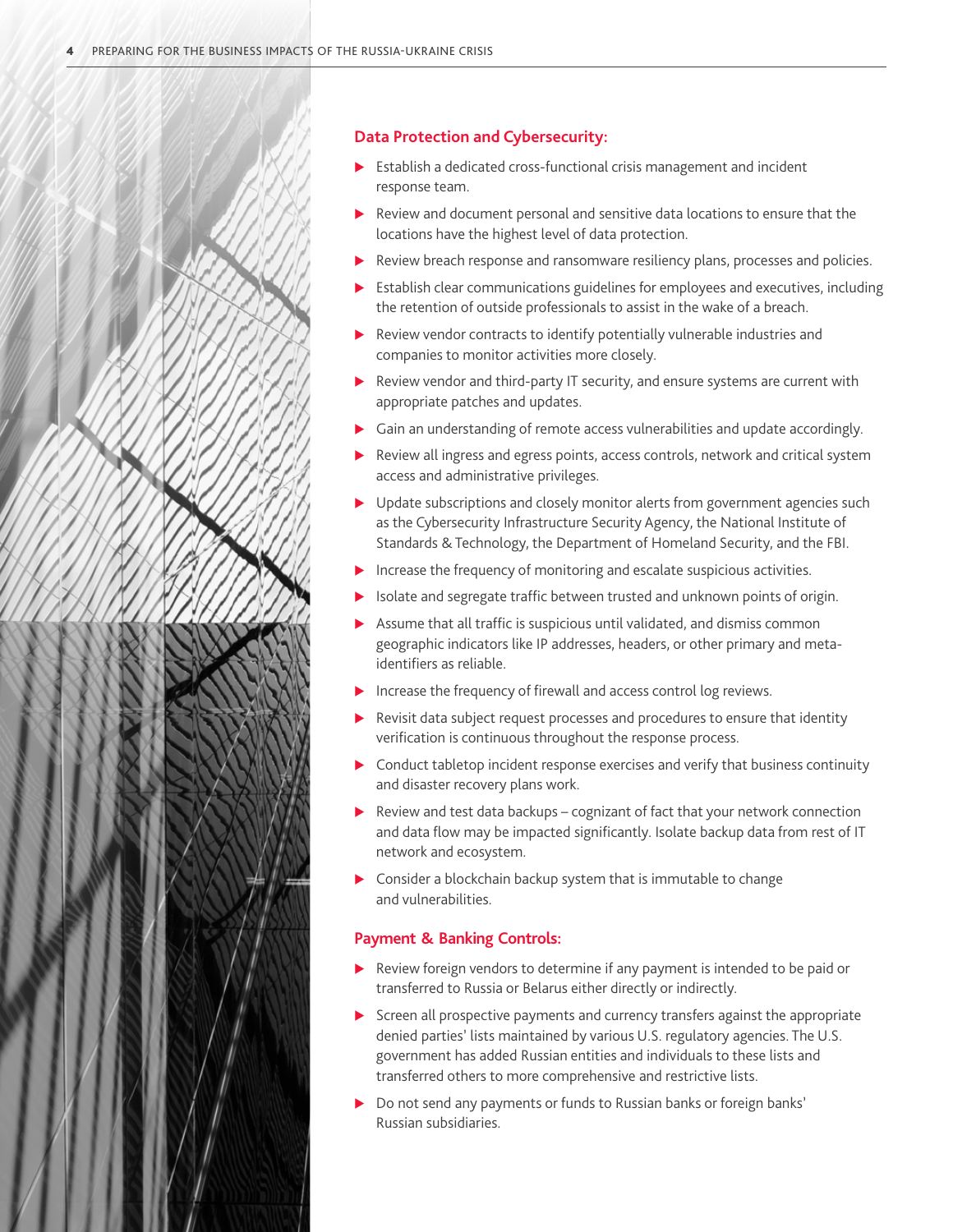### **National Security and Critical Infrastructure Protection:**

- Review Industrial Control and SCADA systems risk profiles.
- ▶ Document Defense-in-Depth strategies and identify high risk systems and data.
- $\triangleright$  Develop or update a cyber forensics plan for control systems and controlled data.
- $\blacktriangleright$  Review manual controls and overrides assuming that underlying network and technologies will be compromised or destroyed.
- $\blacktriangleright$  Physically separate Industry Control Systems to mitigate overall risk.
- $\blacktriangleright$  Evaluate interconnected technologies to identify potential threats.
- $\blacktriangleright$  Establish direct access into the Industrial Control System and devices.
- $\blacktriangleright$  Increase the frequency of phishing exercises to train professionals to recognize potential risks and to limit downloads of potential threats.
- $\blacktriangleright$  Update website security settings to alleviate potential cross-site scripting and other vulnerabilities.
- SIM Isolate SCADA and PCN system from the Internet and enterprise network using firewalls.

#### **Supply Chain:**

- $\triangleright$  Assess and quantify potential impact on inventory and assets such as factories, warehouses, or facilities.
- $\triangleright$  Assess risk to logistics and transport of goods, accounting for expected energy price increases and possible disruptions.
- $\blacktriangleright$  Evaluate financial risk does the organization have financial or other assets (e.g., receivables) located in or near the conflict area?
- $\blacktriangleright$  Analyze suppliers and customers that are domiciled in or near areas of combat and adjacent geographies and assess how a disruption to these entities might affect the organization from multiple facets.
- $\blacktriangleright$  Request that suppliers develop, evaluate, and share their own exposure assessment and refresh it in a consistent and timely manner as the situation evolves.
- $\blacktriangleright$  Perform scenario modeling to build out alternative cost to serve or route to market plans to evaluate differing strategies to help manage the disruptions.

#### **Export Controls:**

- $\blacktriangleright$  Review foreign customers, subsidiaries, affiliates, vendors, etc. to determine if any products, technology or information are intended to be shipped or transferred to Russia or Belarus either directly or indirectly.
- $\blacktriangleright$  Review exports and/or transfers of U.S. goods, technology and information provided to foreign entities that manufacture products using these items to determine if the foreign-produced item is destined for Russia or Belarus.
- $\triangleright$  Determine if U.S. technology or information will be incorporated into or used in the production or development of any part, component or equipment produced or destined for Russia or Belarus.
- $\triangleright$  Screen all prospective export transactions against the appropriate denied parties' lists maintained by various U.S. regulatory agencies.
- M Understand the new Foreign Direct Product Rule (FDPR) given that it can apply to customers in foreign countries of U.S. suppliers of, e.g., technology and software. [Read more about the new FDPR **[here](https://www.bdo.com/insights/tax/international-tax/restrictions-on-export-of-tech-products-to-russia)**].
- $\blacktriangleright$  Review exceptions to licensing requirements carefully as these requirements are narrowly tailored for specific situations. When in doubt, seek the advice of compliance professionals.
- $\triangleright$  Carefully review the case-by-case scenarios under which a license for shipment to Russia may be approved, with the understanding a license will likely not be approved if it benefits the Russian government or defense sector.

#### **Communication:**

- $\blacktriangleright$  Establish primary, alternate, contingent, and emergency communications protocols.
- $\blacktriangleright$  Establish contact and a briefing cadence with key stakeholders to share information that is timely and targeted.